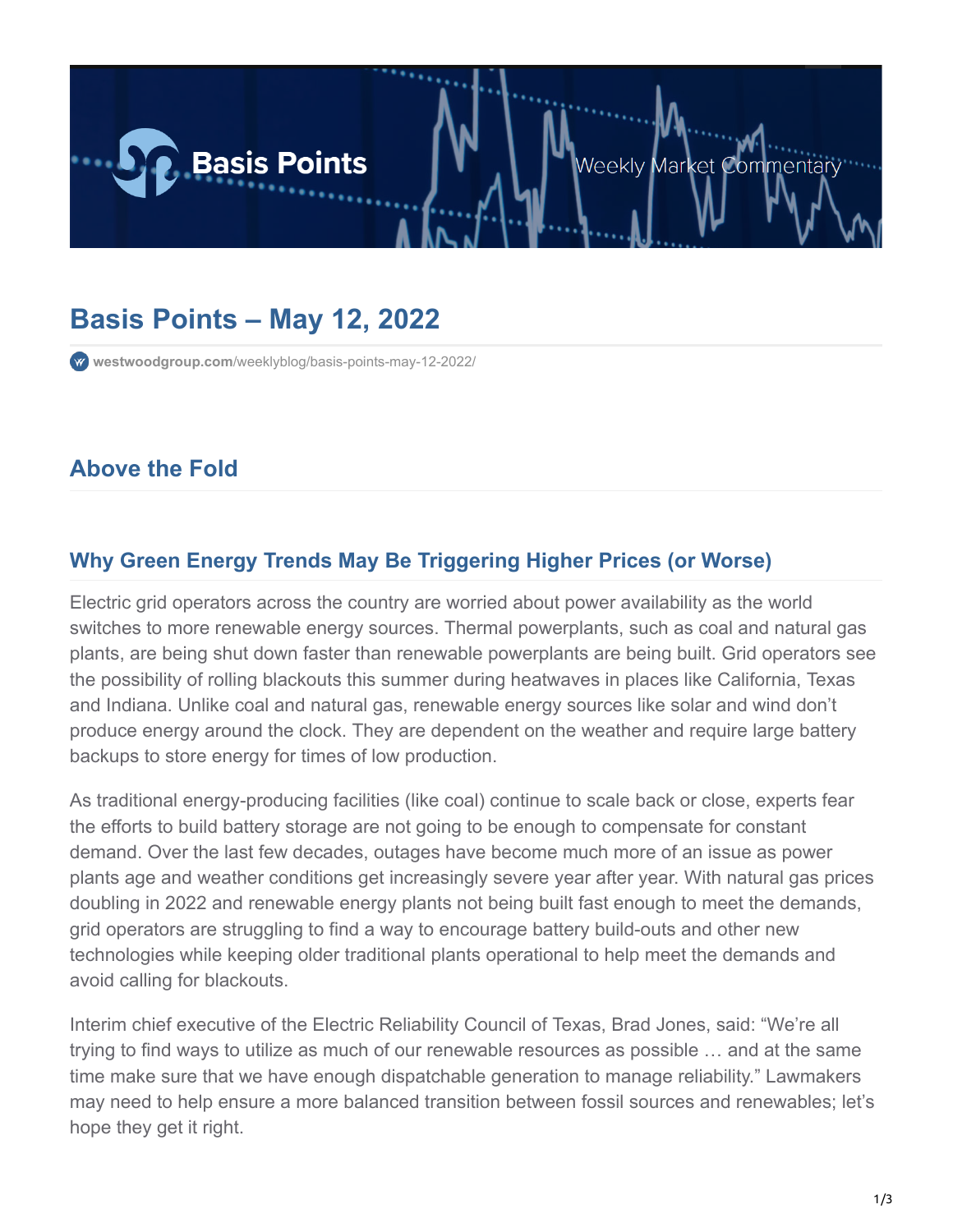## **Three Things**

#### **Inflation Hits Healthcare**

To help offset the rising salaries of nurses following the pandemic, some hospitals are asking for a major increase in premiums. In the past, hospitals would call for 4% to 6% price increases to help offset costs in times of need. This time, hospitals are requesting health insurers and businesses to pay premiums up to 7.5% to 15% more than the current rates. Health insurers and employers are pushing back, however, stating that the price increase on healthcare would be too expensive for their own employees to afford.

#### **Balance Could Be Coming to the Real Estate Market**

With mortgage rates still continuing to climb, there could be some normalcy returning to the housing market. According to Zillow, March showed a rise in inventory for homebuyers to choose from. This means that even with higher-than-average mortgage rates, buyers may get some relief knowing there could be another house on the market soon. Homes are still more expensive than they were last year, with the average home costing 20.6% more than in 2021. Rent, however, has risen less than 1% since February, and experts think this rate will continue to slow. This could mean renters are more likely to stay in their rentals rather than buying a home, with mortgage rates as high as they are, further reducing demand.

#### **Remote Work, Unwilling Americans Sending Tech Jobs Overseas**

The tech industry is warning that many remote work positions are being filled from outside the country. Since January 2020, remote tech jobs have increased by over 420%. Without the admittance of highly skilled immigrants, American tech companies could continue to outsource these jobs to countries like Canada, India and China. These American tech companies, who are having trouble sourcing affordable talent in the domestic market, are turning to foreign workers, which could theoretically threaten America's status as a leader in the global tech industry.

### **In the Know**

### **A Famous Statistician and Nursing Pioneer Was Born 122 Years Ago Today**

English nurse Florence Nightingale, who founded trained nursing as a profession for women, was born in Florence, Italy, on May 12, 1820. Today is also International Nurses Day, which is celebrated on her birthday. During the Crimean War, Florence spent much of her time in the injury wards, especially during the night rounds, which lent her the iconic name of "Lady with the Lamp."